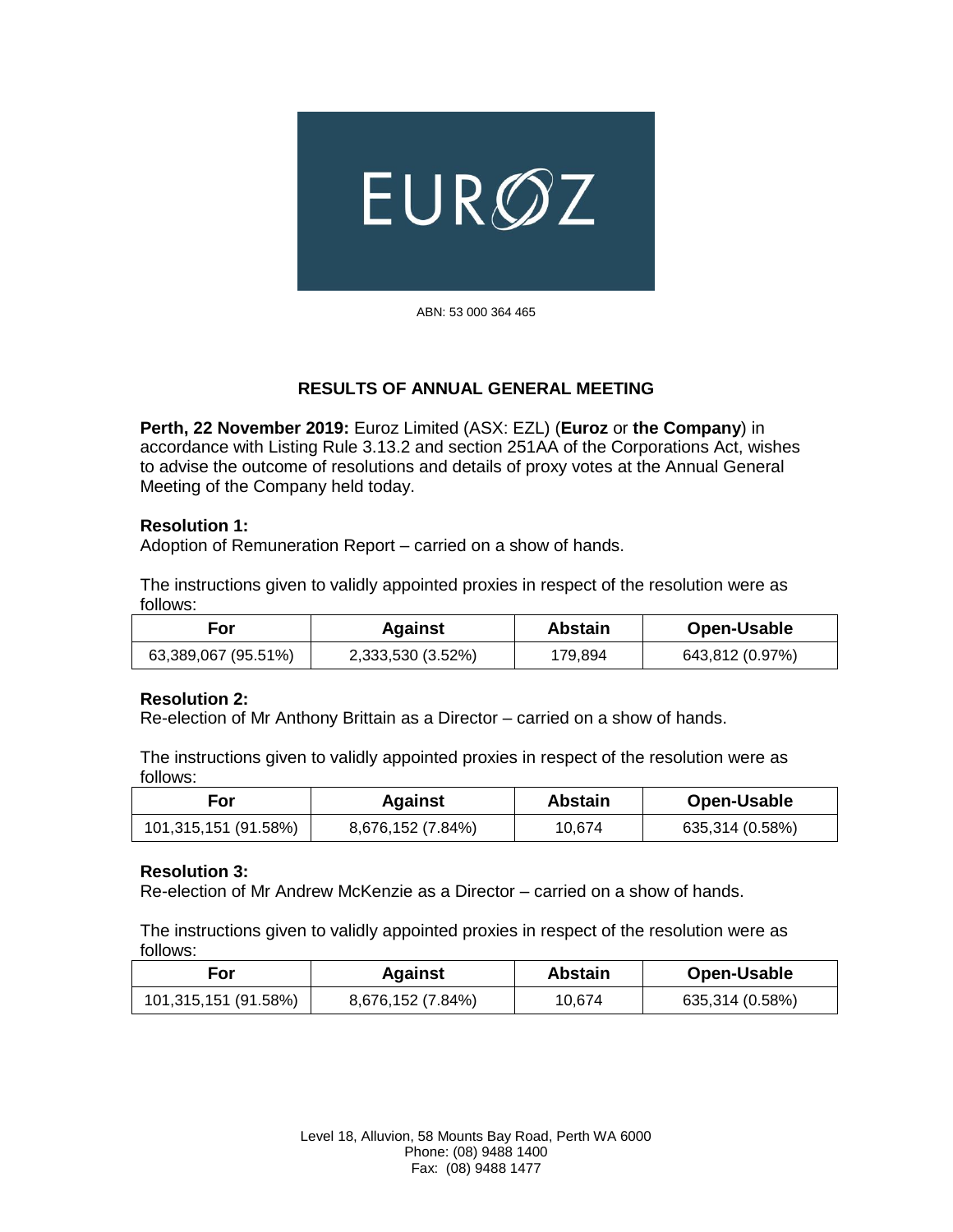## **Resolution 4:**

Re-election of Mr Russell Kane as a Director – carried on a show of hands.

The instructions given to validly appointed proxies in respect of the resolution were as follows:

| ، or                 | Against           | Abstain | Open-Usable     |
|----------------------|-------------------|---------|-----------------|
| 101,315,151 (91.58%) | 8,684,152 (7.85%) | 10.674  | 627,314 (0.57%) |

### **Resolution 5:**

Adoption of Incentive Performance Rights Plan – carried on a show of hands.

The instructions given to validly appointed proxies in respect of the resolution were as follows:

| For                 | <b>Against</b>      | <b>Abstain</b> | Open-Usable     |
|---------------------|---------------------|----------------|-----------------|
| 56,107,494 (82.54%) | 11,241,589 (16.54%) | 177.524        | 627,314 (0.92%) |

## **Resolution 6:**

Issue of Related Party Performance Rights to Mr Andrew McKenzie – carried on a show of hands.

The instructions given to validly appointed proxies in respect of the resolution were as follows:

| For                 | <b>Against</b>      | <b>Abstain</b> | Open-Usable     |
|---------------------|---------------------|----------------|-----------------|
| 55,924,123 (82.28%) | 11,265,122 (16.57%) | 187.361        | 777,315 (1.15%) |

## **Resolution 7:**

Issue of Related Party Performance Rights to Mr Robert Black – carried on a show of hands.

The instructions given to validly appointed proxies in respect of the resolution were as follows:

| For                 | Against             | <b>Abstain</b> | Open-Usable     |
|---------------------|---------------------|----------------|-----------------|
| 56,065,524 (82.48%) | 11,281,722 (16.60%) | 179,361        | 627,314 (0.92%) |

## **Resolution 8:**

Issue of Related Party Performance Rights to Mr Anthony Brittain – carried on a show of hands.

| For                 | <b>Against</b>      | Abstain | Open-Usable       |
|---------------------|---------------------|---------|-------------------|
| 55,482,556 (81.62%) | 11,265,122 (16.57%) | 179.361 | 1,226,882 (1.81%) |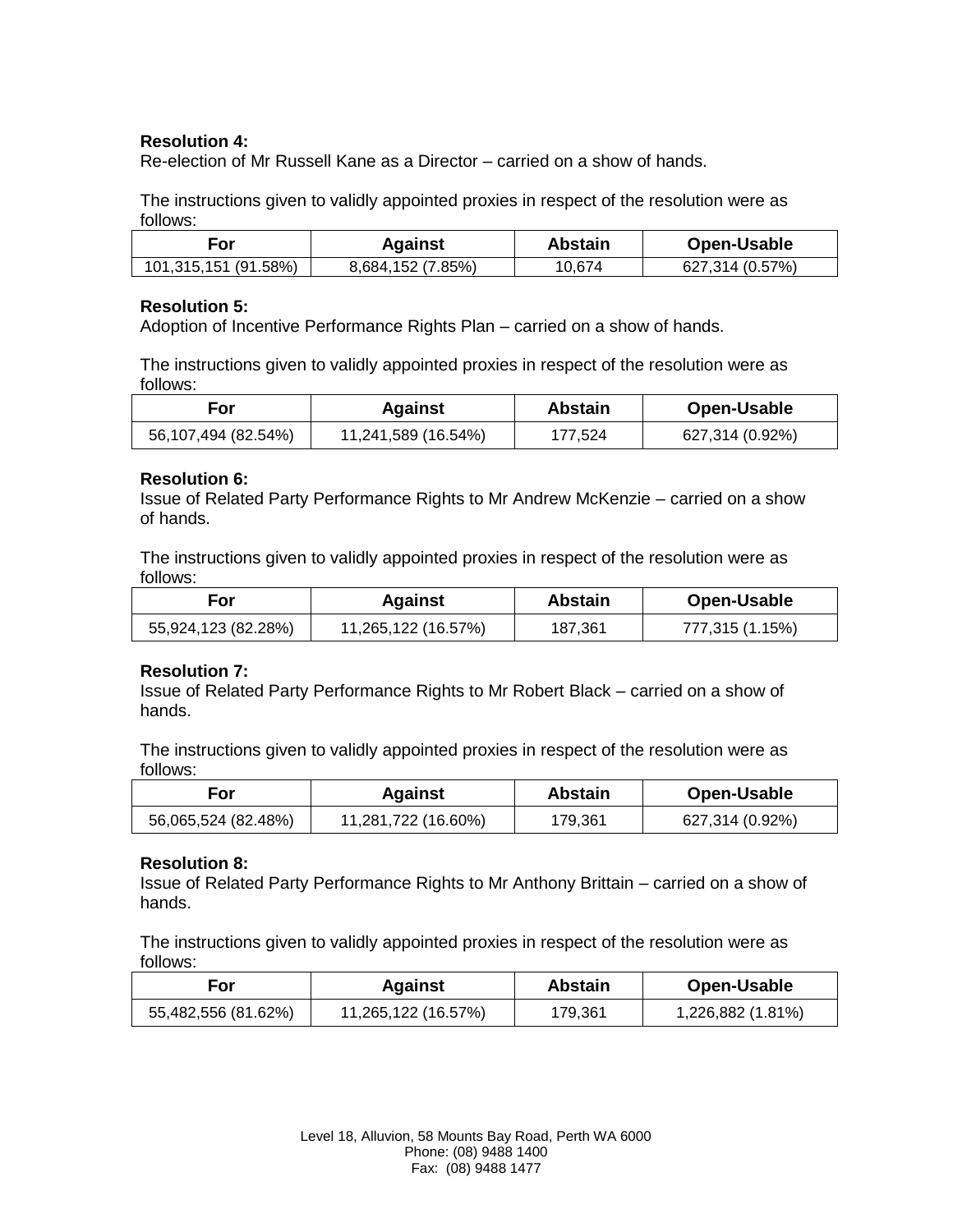## **Resolution 9:**

Issue of Related Party Performance Rights to Mr Greg Chessell – carried on a show of hands.

The instructions given to validly appointed proxies in respect of the resolution were as follows:

| For                 | <b>Against</b>      | <b>Abstain</b> | Open-Usable     |
|---------------------|---------------------|----------------|-----------------|
| 56,074,124 (82.49%) | 11,265,122 (16.57%) | 179,361        | 635,314 (0.94%) |

### **Resolution 10:**

Issue of Related Party Performance Rights to Mr Jay Hughes – carried on a show of hands.

The instructions given to validly appointed proxies in respect of the resolution were as follows:

| For.                | Against             | <b>Abstain</b> | Open-Usable     |
|---------------------|---------------------|----------------|-----------------|
| 56,065,524 (82.47%) | 11,273,722 (16.59%) | 179,361        | 635,314 (0.94%) |

### **Resolution 11:**

Issue of Related Party Performance Rights to Mr Russell Kane – carried on a show of hands.

The instructions given to validly appointed proxies in respect of the resolution were as follows:

| For                 | <b>Against</b>      | Abstain | Open-Usable     |
|---------------------|---------------------|---------|-----------------|
| 56,041,019 (82.44%) | 11,269,322 (16.58%) | 179,361 | 664,219 (0.98%) |

## **Resolution 12:**

Issue of Related Party Performance Rights to Mr Simon Yeo – carried on a show of hands.

The instructions given to validly appointed proxies in respect of the resolution were as follows:

| For                 | <b>Against</b>      | <b>Abstain</b> | Open-Usable     |
|---------------------|---------------------|----------------|-----------------|
| 56,032,419 (82.43%) | 11,277,922 (16.59%) | 179.361        | 664,219 (0.98%) |

## **Resolution 13:**

Ratification of Prior Issue – Performance Rights – Mr Anthony Brittain – carried on a show of hands.

| For                 | <b>Against</b>      | <b>Abstain</b> | Open-Usable     |
|---------------------|---------------------|----------------|-----------------|
| 56,045,077 (82.47%) | 11,246,264 (16.55%) | 198.361        | 664,219 (0.98%) |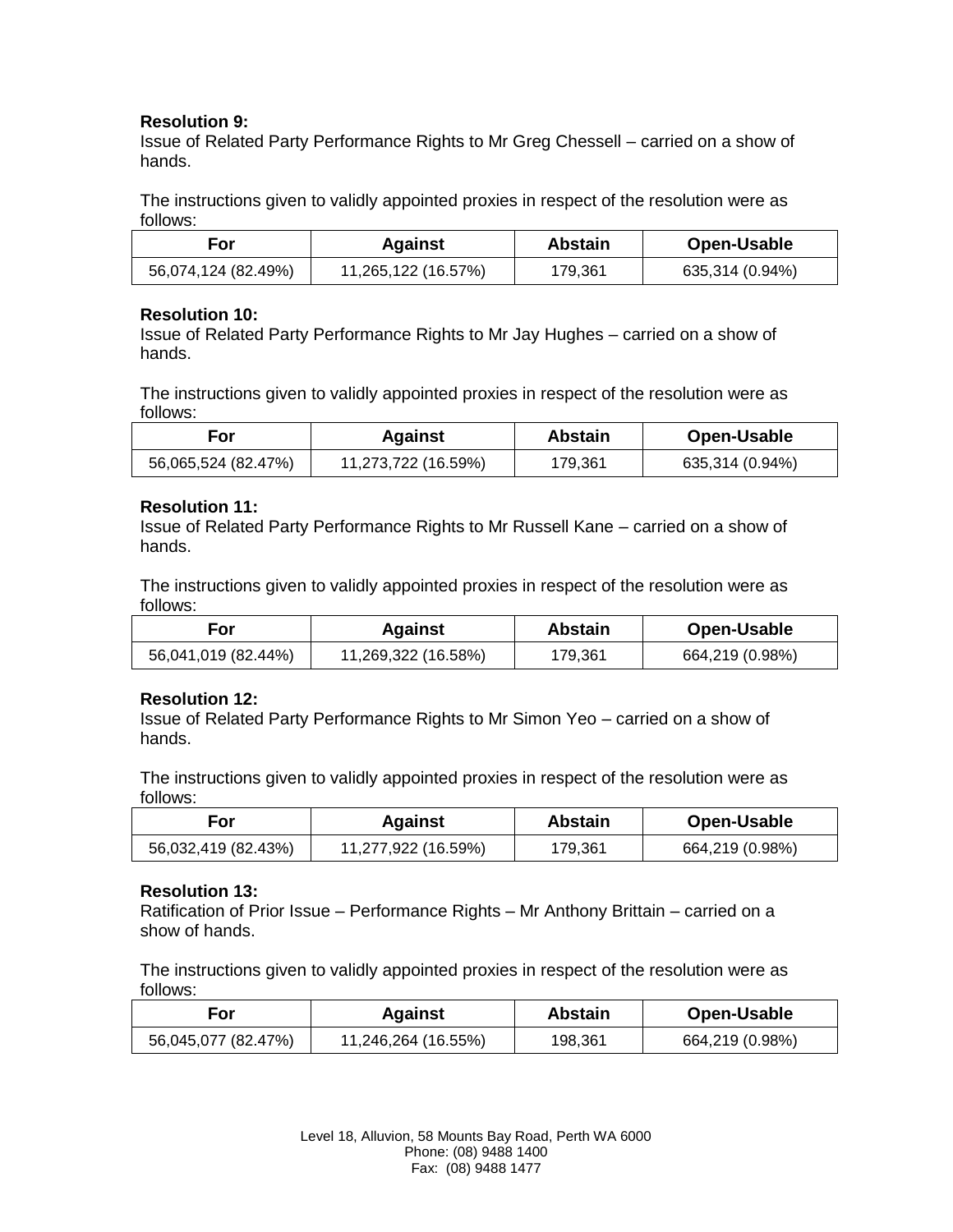# **Resolution 14:**

Ratification of Prior Issue – Performance Rights – Mr Andrew McKenzie – carried on a show of hands.

The instructions given to validly appointed proxies in respect of the resolution were as follows:

| For                 | <b>Against</b>      | <b>Abstain</b> | Open-Usable     |
|---------------------|---------------------|----------------|-----------------|
| 56,045,077 (82.47%) | 11,246,264 (16.55%) | 198.361        | 664,219 (0.98%) |

### **Resolution 15:**

Ratification of Prior Issue – Performance Rights – Mr Jay Hughes – carried on a show of hands.

The instructions given to validly appointed proxies in respect of the resolution were as follows:

| <b>For</b>          | Against             | Abstain | Open-Usable     |
|---------------------|---------------------|---------|-----------------|
| 56,024,745 (82.44%) | 11,254,864 (16.56%) | 198.361 | 675,951 (1.00%) |

### **Resolution 16:**

Ratification of Prior Issue – Performance Rights – Mr Greg Chessell – carried on a show of hands.

The instructions given to validly appointed proxies in respect of the resolution were as follows:

| For                 | Against             | <b>Abstain</b> | Open-Usable     |
|---------------------|---------------------|----------------|-----------------|
| 56,045,077 (82.47%) | 11,245,164 (16.55%) | 198.361        | 665,319 (0.98%) |

## **Resolution 17:**

Ratification of Prior Issue – Performance Rights – Mr Simon Yeo – carried on a show of hands.

The instructions given to validly appointed proxies in respect of the resolution were as follows:

| For                 | <b>Against</b>      | <b>Abstain</b> | Open-Usable     |
|---------------------|---------------------|----------------|-----------------|
| 56,036,477 (82.46%) | 11,253,764 (16.56%) | 198.361        | 665,319 (0.98%) |

#### **Resolution 18:**

Ratification of Prior Issue – Performance Rights – Mr Russell Kane – carried on a show of hands.

| For                 | <b>Against</b>      | Abstain | Open-Usable     |
|---------------------|---------------------|---------|-----------------|
| 56,036,477 (82.46%) | 11,254,864 (16.56%) | 198.361 | 664,219 (0.98%) |